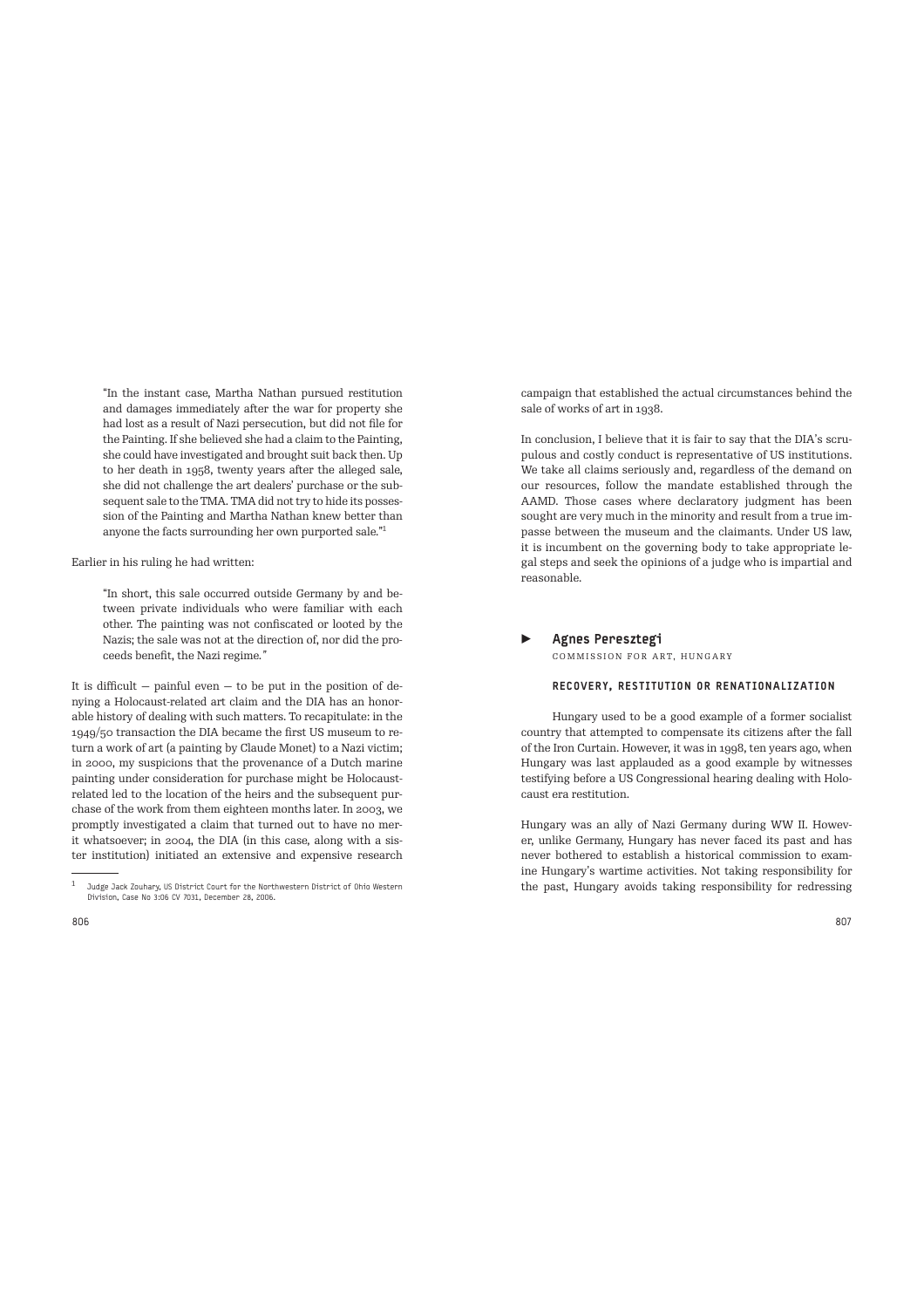the injustices of the past. Unlike Germany, which in 1998 immediately thought to deal with the issue and give meaning to the Washington Principles, Hungary turned inward and stonewalled and soon developed a negative attitude to the Washington Principles. From that attitude everything has followed.

When, from the middle of the 1990s, Holocaust victims turned to the newly elected, democratic Hungarian governments with requests that their families' artworks located in Hungarian state museums be returned to them, Hungarian governments, instead of negotiating in good faith, denied the ownership rights of Holocaust victims and chose to engage in lengthy and expensive lawsuits. Since 1998, Hungary has been a startlingly bad example proving that even its highest courts uphold the unlawful takings and deny the property rights of lawful owners. Essentially, Hungary has renationalized artworks looted during the Holocaust era.

When it comes to the return of Holocaust-era looted art located in Hungarian state museums, the Hungarian experience may be described as a total and concerted effort by successive governments to keep the looted art in their museums even if it requires that:

- ▷ The museums conceal or destroy archival evidence;
- ▷ Government officials deliberately lengthen negotiations, effectively delaying legal actions that would be filed against the state; and
- ▷ Pressure is brought on the courts through the media to render judgments that effectively renationalize these artworks.

It is very clear that the Hungarian government is hostile to the concept of restitution only when it claims the stolen art. Its receptivity to restitution is quite different when the government seeks to obtain return of art that was stolen from Hungary during WW II and its aftermath. The Hungarian government has been very active in making claims for art displaced from Hungary during WW II. It established a Hungarian Committee for the Restitution of Cultural Property to address the recovery of art known to be located in other countries. It sponsored the research and publication of a book, *Sacco di Budapest*, *Depredation of Hungary, 1938—1949*, detailing many losses, including some from private collections belonging to people "of Jewish origin." The Hungarian government successfully sued a museum in Montréal, Canada, to recover a painting by Giorgio Vasari and has repeatedly requested the Russian Federation to return art taken from its citizens, churches and institutions. Hungary actively sought the return of Russian Trophy Art until the Russian government asked whether Hungary would commit to the return of repatriated art to the rightful owners. At that point Hungary lost interest and ceased to pursue the claims of its Holocaust victims.

I shall summarize the determined efforts of the heirs of Baron Mor Lipot Herzog and Baron Ferenc Hatvany, respectively, to obtain restitution of their art in the face of the state-sponsored scheme to keep art that was stolen during the course of government persecution of its own citizens.

The story of the Hungarian Holocaust is little known outside of Hungary. Many of you probably know what happened to the Hungarian deportees of the summer of 1944 who were transported to Auschwitz and of whom over 430,000 died in the gas chambers. However, what happened before the 1944 German invasion of Hungary is less known. The first law discriminating against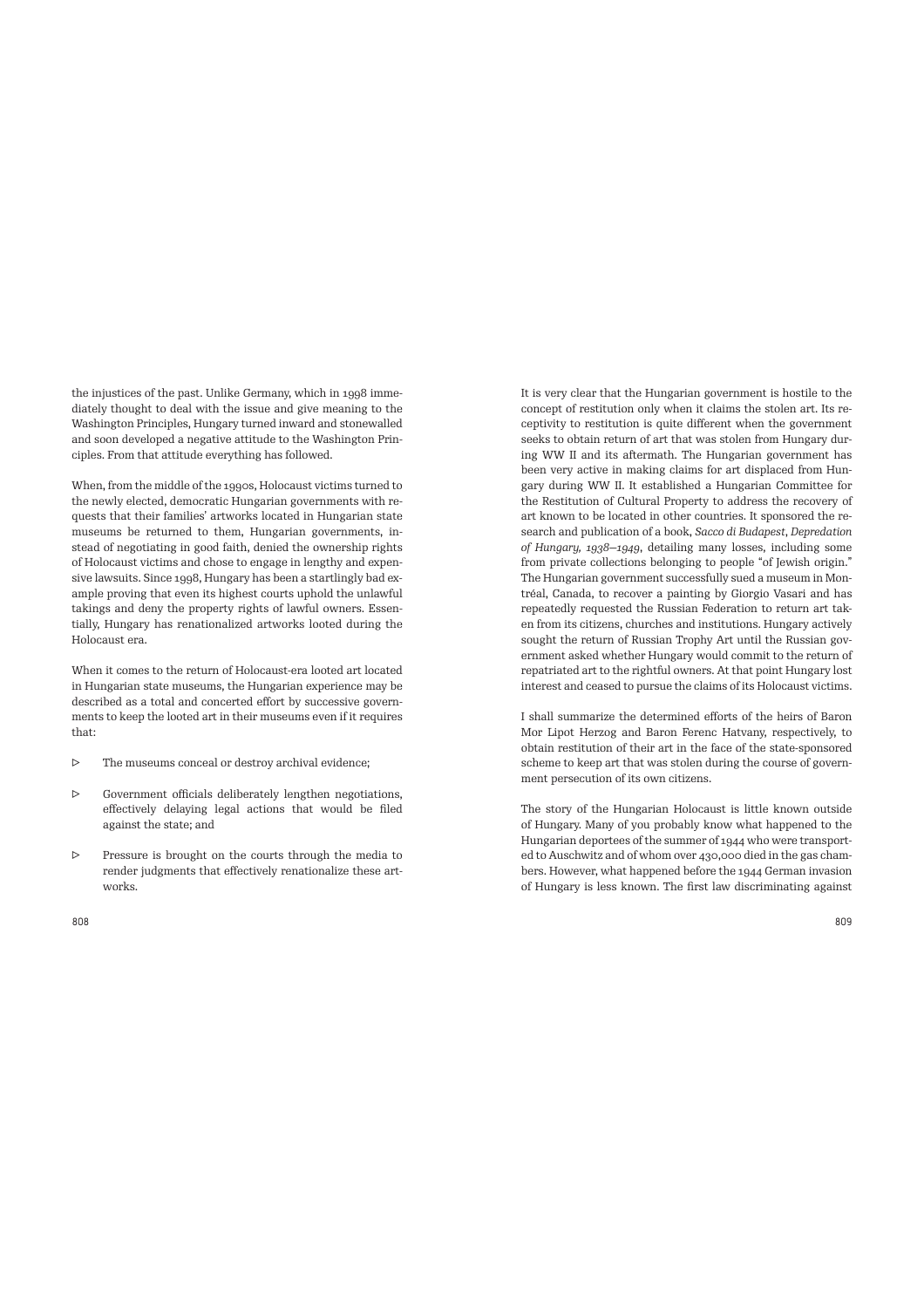Jews was enacted in Hungary as early as 1920. Later, other socalled "Jewish Laws" served the purpose of removing Jews from all segments of Hungarian life. Jews were restricted from university education and then prevented from participating in social and economic life, which deprived many of their ability to earn a living. Eventually, Jews were deprived of their property, of their liberty and, finally, of their lives.

In 1938, only the Jews residing in Germany, Austria and the Netherlands were wealthier than Hungarian Jews who, in fact, possessed thirteen percent of all Jewish wealth in Europe. That number rose to close to twenty percent by 1941 because Hungary annexed territories with considerable Jewish populations. Not only were Hungarian Jews wealthy compared to other European Jews, they held the largest and most significant property pool in Europe in proportion to the national wealth — factories, bank deposits, real estate, cash and, of course, art collections. So it is not surprising that many in Hungary made plans for the "redistribution" of Jewish wealth.

Hungary, especially Budapest, was home to many outstanding art collections during the inter-war period. The majority, about seventy to eighty percent, belonged to famous Jewish art collectors and their families. The two largest collections were assembled by the Herzog and the Hatvany families, respectively. Baron Mor Lipot Herzog, whose father Peter started the collection, purchased a majority of his collection at international auctions and galleries. The collection, which was kept in the family palace on Andrassy út boulevard (Budapest's Champs Elysees), featured Old Masters mixed with Renaissance furniture, tapestries, sculptures and decorative arts, altogether approximately 2,500 pieces at its peak. The paintings included works by El Greco, Lucas Cranach the Elder, Zurbaran, Gustave Courbet, Velázquez, and Mihály Munkácsy as well as impressionist art by Renoir, Monet and others. The collection constituted an exquisite display of the history of art in Europe. In 1940, the three Herzog children, Elizabeth, András and István inherited the collection.

When the first of the so-called Jewish laws was introduced in 1938, it did not deal directly with Jewish property, but indirectly influenced the fate of artworks because it severely limited Jewish presence in economic activities. Between May 1938 and March 1944, twenty-two anti-Jewish laws and more than two hundred and fifty anti-Jewish ministerial and prime minister's decrees were issued.

One of the anti-Jewish laws enacted in 1939 dealt with setting up a forced labor system for Jews within the Hungarian army. While wealth may sometimes buy one's safety, this was not the case for Andras Herzog. He was drafted into forced labor service in 1942 and was sent, without arms or clothes and with little food, to the Russian front where he died along with 27,000 of his fellow forced labor servicemen.

A decree that authorized the disguised confiscation of art from Jewish owners was promulgated in April 1944, after Andras' death. According to the decree, Andras and all other Jews were required to report all artworks, carpets, silverware and other luxury items.

When the Hungarian government began to systematically catalogue and seize the valuables of Hungarian Jews, Denes Csanky, the government commissioner responsible for taking possession of art, who was also the director of the Museum of Fine Arts, proudly asserted that "[t]he Mór Herzog collection contains treasures the artistic value of which exceeds that of any similar collection in the country. If the state now takes over these treasures, the Museum of Fine Arts will become a collection ranking just behind Madrid."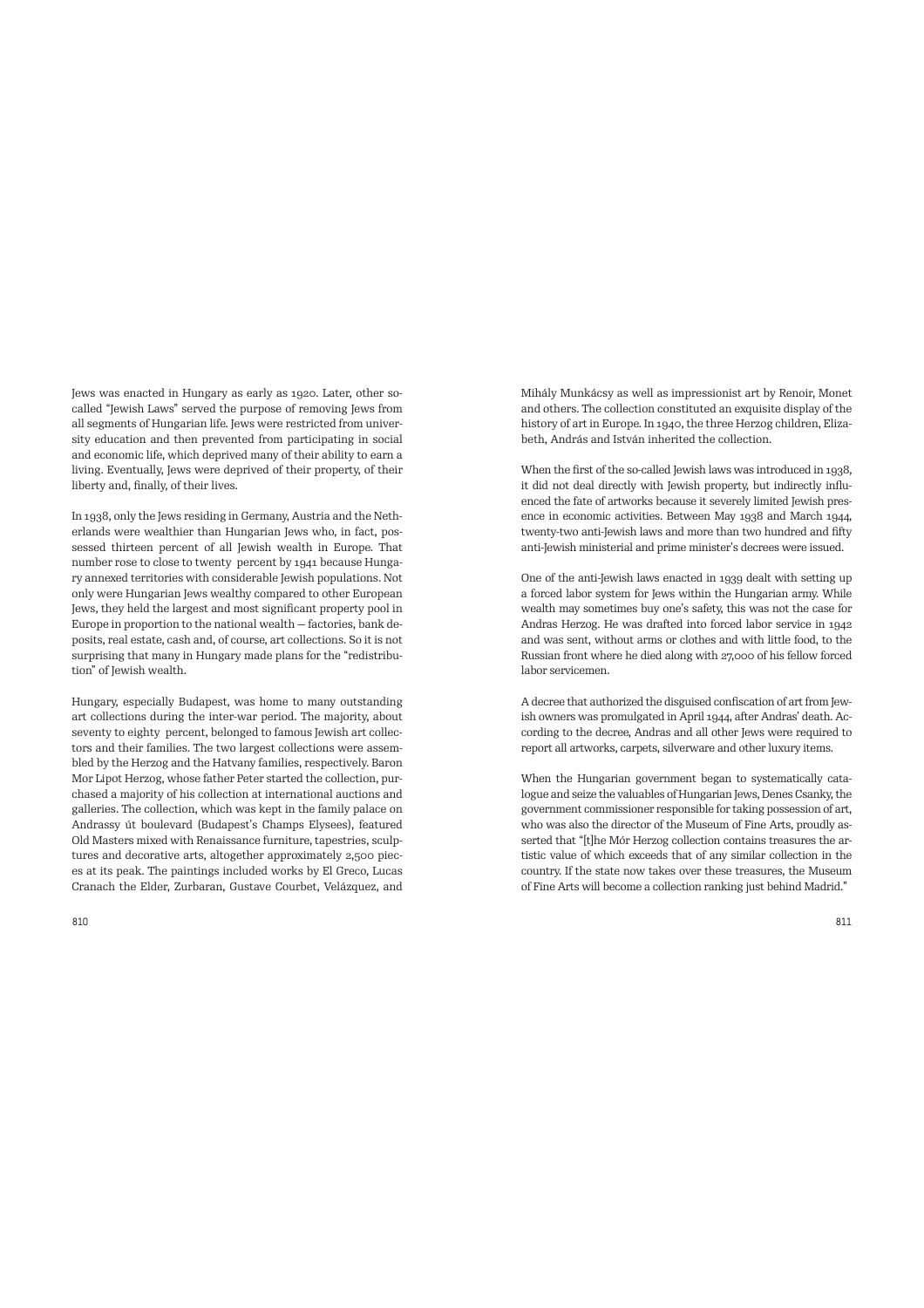After Hungarian Jews were stripped of all of their property the deportations started, and about 560,000 of the 825,000 Jews of wartime Hungary were murdered within three months.

Although the first laws repealing anti-Jewish legislation were enacted in 1945, laws providing for restitution of property that had been confiscated during World War II were rarely implemented. Not only did the Hungarian government refuse to return Jewish property, it took still more of it from its Jewish and other citizens. Even before the Communist takeover, gold, jewelry and hard currency had to be turned over to the government; land, heavy industry and banking were nationalized. However, it is very important to point out that during the Communist period artworks (which were not considered instruments of production or needed to change the structure of the economy) were never nationalized.

Elizabeth Herzog escaped Hungary and successfully emigrated to the United States. While living in New York, she displayed reproductions of the family's artworks in her apartment and often expressed her hope that, one day, the treasures would be returned to her family. With the opening of Hungary to the West in 1989, the Herzog heirs started making inquiries and learned that many pieces of the Herzog collection were being openly exhibited, hanging on the walls of the Hungarian National Gallery and the Museum of Fine Arts. Elizabeth Herzog, then 89 years old, attempted negotiations with the Hungarian government to retrieve the art that belonged to her. Before her death in 1992, she had obtained only seven artworks, all attributed to unknown artists. The identifiable masterworks remained in the Museum of Fine Arts and the Hungarian National Gallery.

Martha Nierenberg, the daughter of Erzsébet Herzog, continued her mother's efforts to recover a portion of the Herzog collection. There followed many months of negotiations, and in April 1996, an agreement was reached with the Hungarian Minister of Education and Culture to appoint a "Committee of Experts" to determine the legal ownership of the artworks. The Committee, consisting solely of government appointees, was established, reviewed the status of twenty artworks and concluded that all of them remained the property of the heirs of Erzsébet and István. Despite this, the government rejected a friendly and generous proposal by the family to settle the dispute and a year later ordered that a new Committee of Experts be formed, again exclusively of Hungarian officials. When the Herzog family offered to submit their claim to arbitration, the proposal was met with silence.

The negotiations were still going on when in, 1998, forty-four nations came together for the Washington Conference on Holocaust-Era Assets to discuss the persistent and problematic legacy of Nazi-looted art. At the Conference, the Hungarian delegation acknowledged that Hungary "took part in World War II as an ally of Germany," and that from March 1944 to April 1945, "[p]ersecution of Jews proliferated and the confiscation of Jewish property took place." The Hungarian delegation further stated:

"The Hungarian Government is fully committed to the restitution or compensation of Holocaust victims concerning cultural assets. For managing this complex task — which includes scholarly research, political decision-making, bill dra7ing and negotiations … [and] contacts with Holocaust survivors, etc. — a state commissioner will be designated."

However, even after the Washington Conference, Hungary continued to postpone the negotiations with the Herzog family without committing to any concrete action and, a year after the Conference, it was clear that Hungary did not plan to live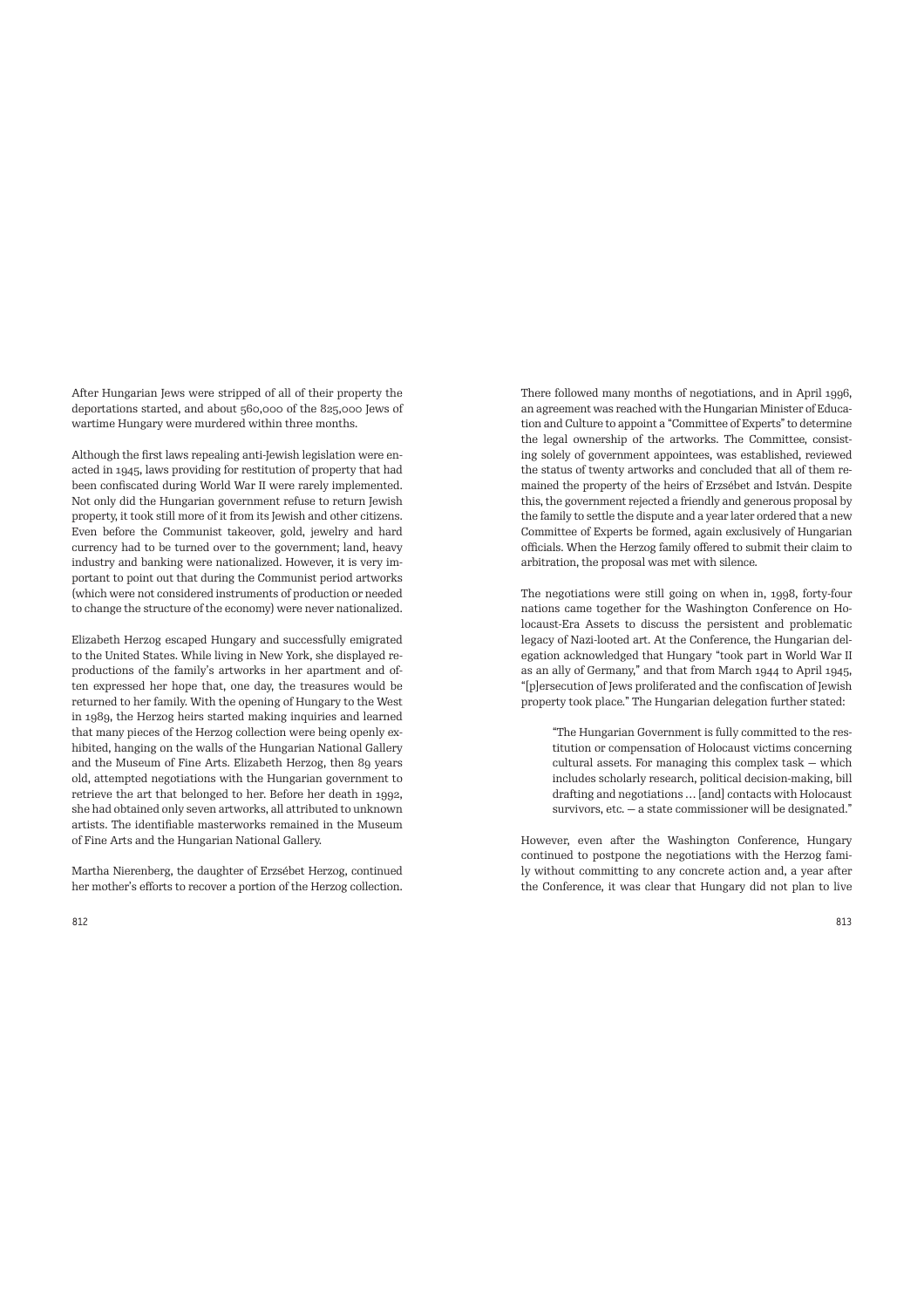up to the promises it made at the international forum. As a result of the delays and broken promises, Mrs. Nierenberg felt that she had no choice but to commence a lawsuit in the Hungarian courts, which she did in October 1999.

After the lawsuit was filed, Hungary sent a government delegation to the Vilnius International Forum on Holocaust-Era Looted Assets. At the Vilnius Forum, Hungary was the only country singled out for its non-compliance with the international norms. However, this did not deter the Hungarian government representative to the Forum, upon his return to Hungary, from giving an interview in the principal Hungarian daily, *Népszabadság*, stating that Hungary had been applauded in Vilnius for its compliance with the Washington Principles. The Hungarian government ever since has been effectively using the media to deflect the fact of its non-compliance with the Washington Principles in the Hungarian press. State institutions have also disseminated false information abroad. The National Gallery, which refuses to return the Hungarian paintings to the Herzog family, has stated on the Looted Art website that it "has a computerized database of artworks which were looted from Hungarian collection, which can be accessed at the museum." This is false; no such database can be located. The National Gallery hosted the research group dealing with Hungary's wartime losses in the mid 1990s, but the result of that research was never accessible, and only part of the research was published.<sup>1</sup> Hungary committed itself to review the inventory of its museums, and, after the Washington Conference, the Ministry of Culture requested its museums to review the provenance of their holdings. However, only a few museums complied with the request and even those reports were simply filed away in the Ministry and not made public.

Government officials have stated numerous times that they are open to claims. However, in reality, no government official or body has the authority today to negotiate or a mandate to return art to Holocaust victims. Claimants' only remedy is to commence lawsuits against the government and its museums.

During the course of Mrs. Nierenberg's lawsuit, Hungary has employed legal defenses that are not applicable to art stolen during the Holocaust and that were never intended to apply to the return of art stolen by a government during the course of genocide of its own citizens. Eventually, in January 2008, Hungarian courts issued a final but legally flawed decision that Mrs. Nierenberg could not obtain the return of the Herzog artworks. Realizing that justice is not served in Hungary, the Herzog family will now continue its effort to recover the Herzog collection in a forum outside of Hungary.

## **Hatvany Collection**

I do not want to create an impression that the Herzog collection is the only Holocaust-era looted art claim that was denied in Hungary. Everyone who has tried to approach the Hungarian government requesting the return of art looted during the Holocaust from family collections has met with the same fate as the Herzog heirs.

Baron Ferenc Hatvany was the most famous Hungarian art collector of his time. His collection was one of the finest in Budapest although not the largest (that being the Herzog collection), comprising some 750—900 works of art. Between 1905 and 1942, Baron Hatvany purchased mainly masterpieces by 19<sup>th</sup> century French painters. Members of the Hatvany family also were famous for supporting art in Hungary. Lajos Hatvany, a friend of

 $1$  Sacco di Budapest, Depredation of Hungary, 1938-1949.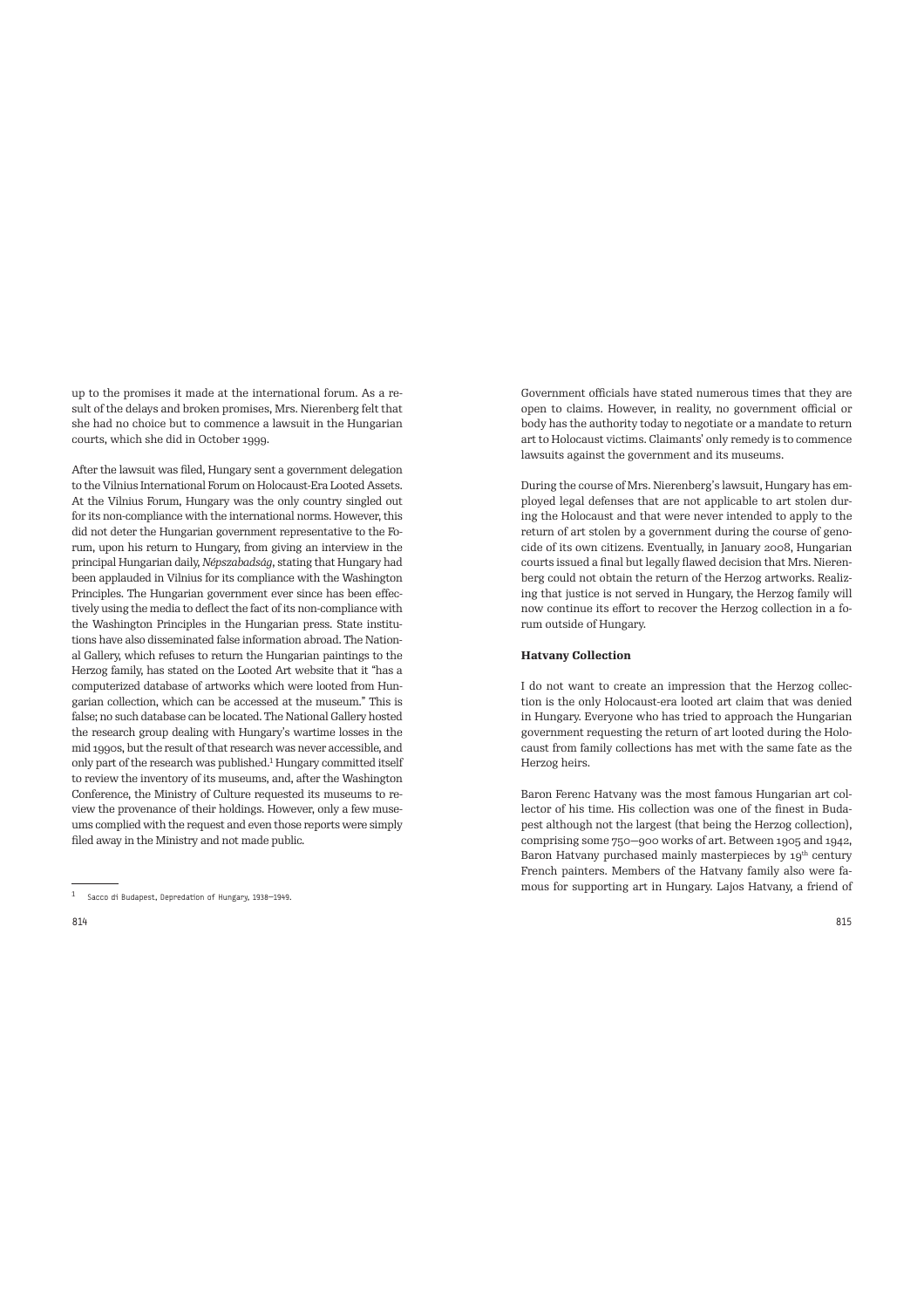Thomas Mann, Karel Čapek and Arthur Koestler, was the patron of Endre Ady, Dezső Kosztolányi and other great Hungarian writers. He also owned a large number of works by artist friends. While Mor Lipot Herzog preferred to give large cash donations to the Museum of Fine Arts to enable the Museum to purchase important artworks, Ferenc Hatvany donated art to the Museum drawn from his famous collection.

The heirs of the Hatvany family later claimed that some of the art that was displayed at the Museum of Fine Arts had never been donated by Ferenc Hatvany. They spent years exchanging letters with various government entities, eventually being directed to the Treasury Assets Department for negotiations. In 2000, during the negotiations, the Treasury Assets Department agreed to return one of the claimed paintings, a Hans Canon. That painting was one of the fifteen paintings that the Soviet Union returned to Hungary in the 1970s, paintings that had been held at the Museum of Fine Arts and at the National Gallery without notice to the owners for thirty years.

While the government had recommended that the heirs take up their claim with the Treasury Assets Department, the Department rejected the claim on a number of very questionable grounds, including an assertion (not supported by evidence) that the paintings had been donated to the State. The Hatvany heirs filed a lawsuit in 2003 but both the trial and the appellate courts denied their petition. The courts found that the Council of Ministers, in 1951, planned to remove the citizenship and to confiscate the property of Alexandra Hatvany, the daughter of Ferenc Hatvany, because she had left the country illegally. The court did not find any evidence that the confiscation of property was carried out at that time, nor did the court pay attention to the evidence that Alexandra Hatvany only left Hungary in 1952, a year after the proposed confiscation. Based on the assumption that members of the Hatvany family  $-$  after being persecuted during WW II as a result of their Jewish origin  $-$  left the country without obtaining permission (at the height of the communist terror when they were again facing persecution), the court held that the Hungarian government obtained ownership of artworks of those Hungarian citizens who had been twice persecuted by their own government.

## **Conclusion**

The failure of the attempts to obtain restitution of the Herzog and Hatvany collections reflect not the exception but rather the rule in Hungary today. Legal representatives of other owners of Holocaust-era looted artworks face similar obstacles first in the government agencies then in the courts. Another example of Hungarian intransigence is the so-called Danos case in which, after the trial court ruled in favor of the Danos heir, an appellate court dismissed the Danos claim based on the theory that the government had possessed the paintings for ten years and acquired title to them by prescription. However, under Hungarian law, the forced deposit agreement made by Danos with the government in 1943 turned into "responsible custody" when the deposit was revoked. By not examining whether the paintings' status changed from deposit to something else when the deposit was revoked, the court found no obstacle to the government's acquisition of ownership by adverse possession.

Consider the difference between the manner in which Germany and Hungary each treat the issue of Holocaust-era looted art. Germany recognizes not only the legal but the moral obligations as well. Not once during the Hatvany or Danos litigation or during the nine years of court proceedings in the Nierenberg lawsuit